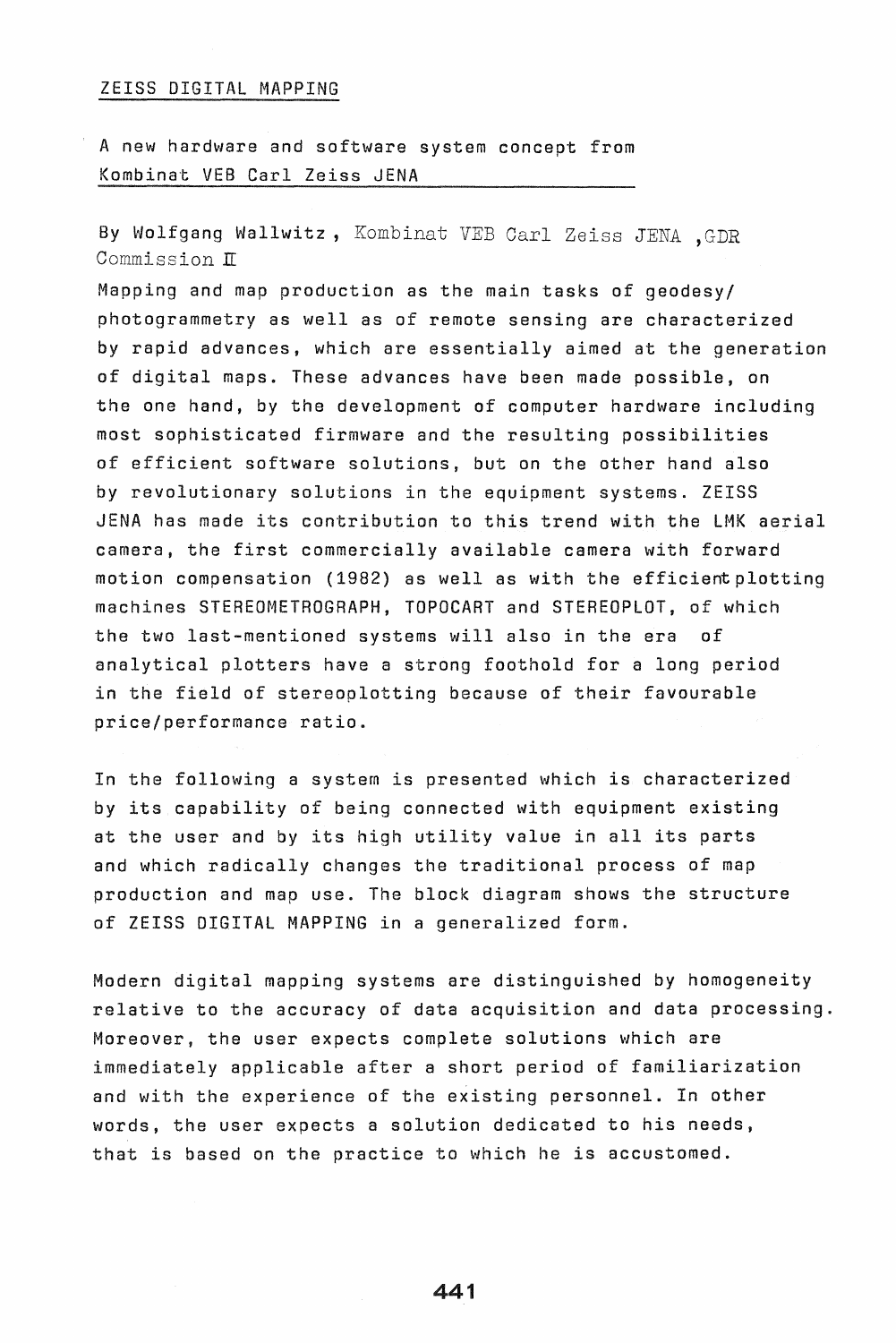User-friendliness is guaranteed by the experience of ZEISS JENA regarding the development of photogrammetric camera and restitution systems and the long experience of the software developer, Messrs. Walter Bonne DIGITAL MAPPING SYSTEMS gained over decades in the field of applied photogrammetry for the production of maps of all kinds, including digital maps. The incorporated instruments of such companies as HEWLETT PACKARD, INFOTEK, CALCOMP and others are a solid basis of the performance in every partial solution of the system.

ZEISS DIGITAL MAPPING shall be demonstrated in the following by the example of map production from aerial photographs. A few remarks on the use of digital maps will round off this article.

#### 1. Map production from aerial photographs

1.1. Aerial photography in the ZEISS DIGITAL MAPPING system

No evidence need be given of the fact that the accuracy of the map is decisively influenced by the photographic process. The ZEISS JENA LMK 1000 in their design variants with 90, 150, 210 and 300 mm focal length has in the past 5 years proved to be an ideal camera system. Unlike traditional cameras, which utilize the efficiencies of high-performance lenses only under favourable conditions, the LMK 1000 boasts of considerably improved features. For example, the forward motion compensation allows:

- photography from a relatively low height, i.e. with the largest possible image scale and hence increased restitution accuracy;
- photography under light conditions of an overcast sky, where conventional cameras fail to produce useful pictures or where highly sensitive emulsions become necessary which entails a reduced resolving power;
- photographs with high-resolution, relatively insensitive emulsions under normal light conditions and hence better detail recognizability and higher restitution accuracy as compared with conventional photographs;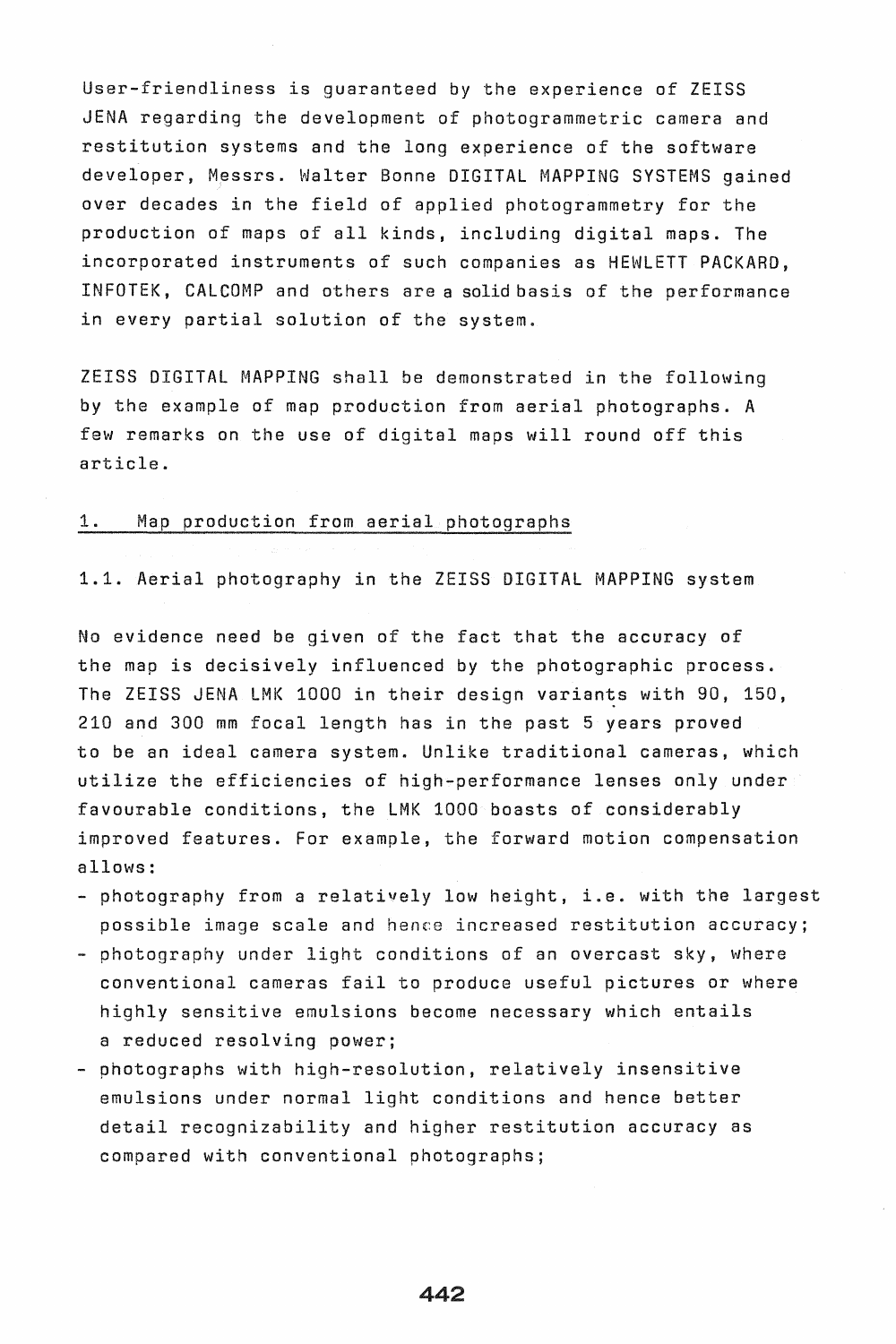- unusually high image sharpness at increased flying height and hence smaller image scales. Compared with conventional camera systems this leads to larger model areas and hence increased ground coverage without loss of information, resulting in increased photoflight economy.

These benefits are completed by the computerized exposure control. It ensures

- optimum matching of film parameters and flight parameters,
- optimum exposure of dark image regions, and
- largest possible relief of the photoflight operator and optimum control of the photoflight parameters.

A valuable supplement to this equipment configuration is the NCU 2000 Navigation Control Unit which is functionally a combination of the AEROSKOP navigation telescope and the control unit of the LMK.

Attendant consequences are:

- The photograph can be flown with a two-man crew, i.e. with pilot and camera operator.
- The number of holes in the aircraft's fuselage is reduced from hitherto three to two.
- The reduced load and the saving in space permits better working conditions for the crew, increases the useful load and also allows the use of smaller aircraft.
- The optimized auxiliary images with perspectively running travelling marks along the flight line create the best prerequisites for the visual navigation in forward and backward view.
- All camera controls are clearly arranged for convenient manipulation.

The 4- and 6-channel Multispectral Reseau Cameras (MSK 4/MKF 6) of ZEISS JENA featuring also forward motion compensation are increasingly of interest for the purposes of mapping from photographs taken from high-flying aircraft or from satellites. Of decisive importance is the high resolution in the spectral ranges and the geometric accuracy of the individual pictures as well as their combinations from selected channels.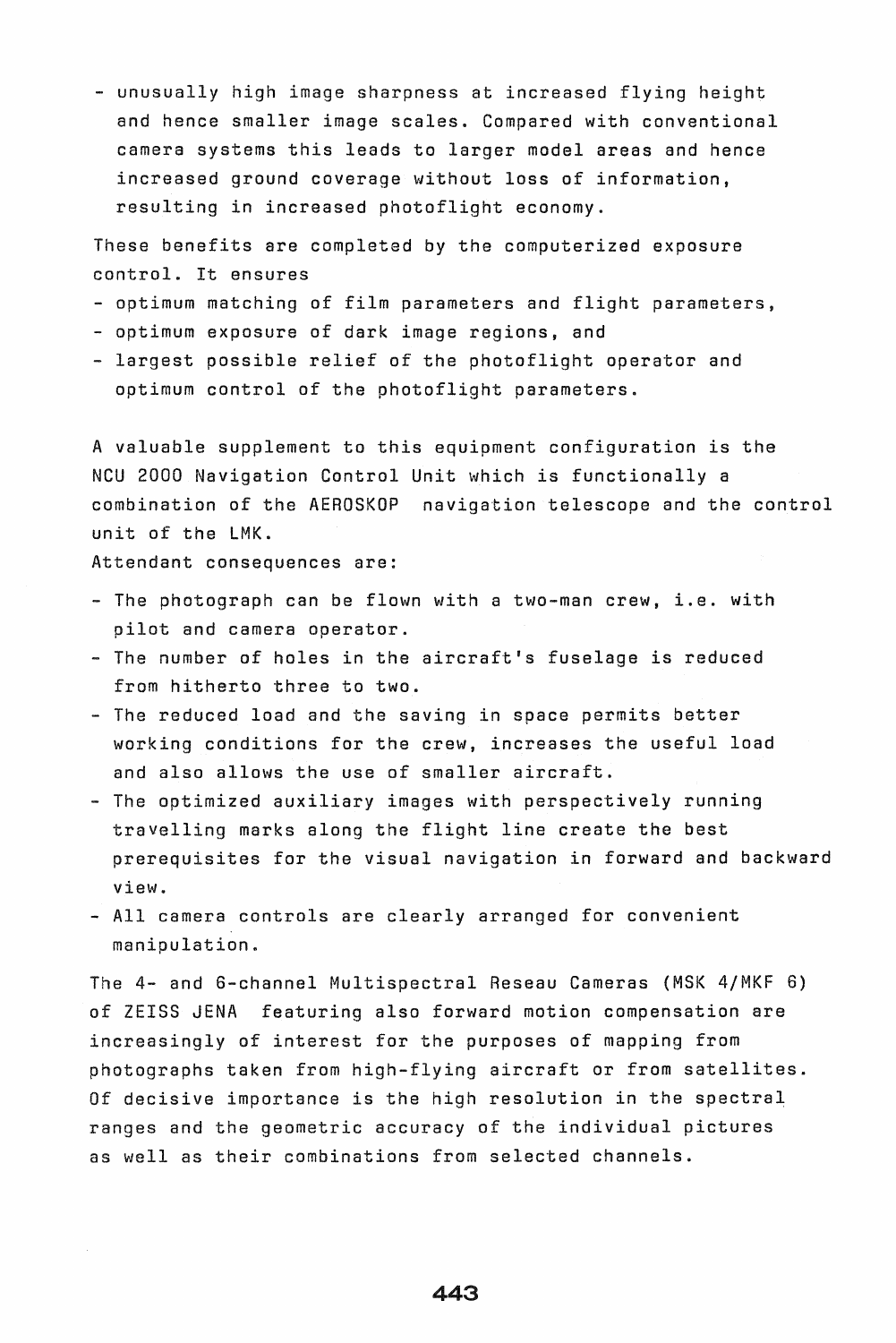# 1.2. Airphoto restitution in the ZEISS DIGITAL MAPPING system

The restitution of aerial photographs is that part in map preparation which requires a maximum of equipment and is at the same time the bottleneck in the map production process. The analytical plotters offered so far were not capable of leading to a significant reduction of the process times, but first of all involved an increase in price of the final product. Also image correlators could so far not bring about a radical solution, especially when the restitution at large scales was concerned. At the moment a preliminary solution can only be found technologically. This means that the plotting machine issues all data immediately into the data bank and that these data can then be used in the production process for different map types. The acquisition of the data must be possible in a straightforward way partially with equipment existing at the user.

The ZEISS JENA TOPOCART 0 equipment which is distinguished by universality and precision as well as its comfortable observation system, has become a standard machine. We merely refer to the following conspicuous parameters:  $c_{\rm k}$  = 45 ... 310 mm, large z range, m $_{\rm xy}$  < 10  $\mu$ m, maximum oberservation magnification 12 times. For users working with focal lengths of 90, 150 and 210 mm it is recommendable to employ the ZEISS JENA STEREOPLOT, an equipment for stereomapping with optimum price/performance ratio. This is a machine of streamlined design doing away with all superfluo us mimickry, but a high value was set on convenient manipulation and sufficient accuracy in stereomapping.

Any other plotting machine, whose model coordinates are fitted with TTL-compatible digital encoders, can without any problem be used for data acquisition.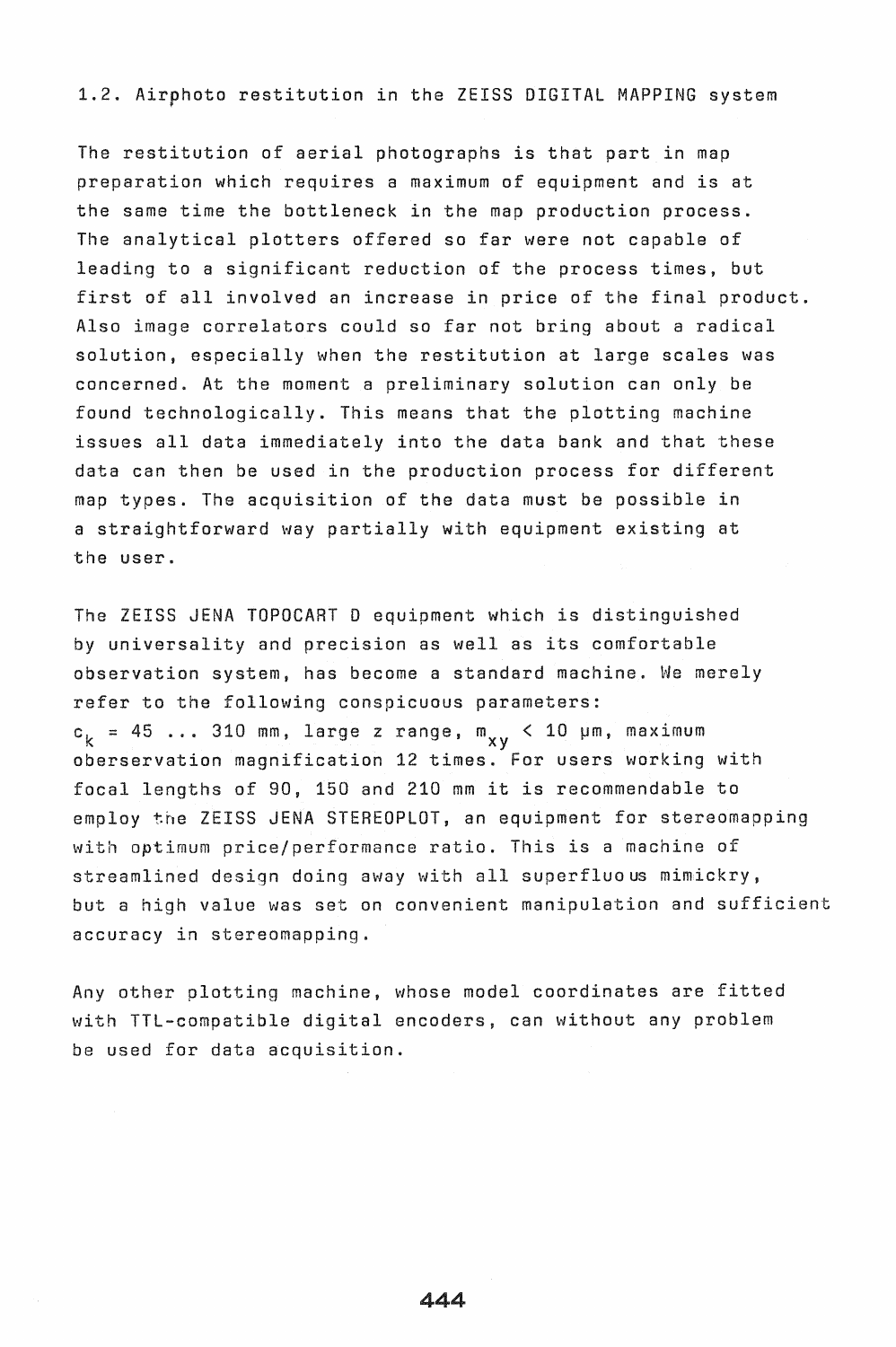Importance should be attached to the homogeneity of the measurement relative to its accuracy, since differences in the acquisition or recording jeopardize the value of the data bank being created.

1.3. The data bank in the ZEISS DIGITAL MAPPING system

The hardware of the data bank comprises the HP 9000/Series 300 computer optionally with 16 or 32-bit processor with 5 Mbyte RAM and a Winchester drive of minimally 20 Mbyte as well as a colour monitor (12, 16 or 19 inches).

The MERCATOR D.M.S. software of Messrs. Walter Bonne organizes the data acquisition process (CAPTOR), data management including interactive work (ACTOR) and the graphic data output (PLOTTER).

Data acquisition is performed with CAPTOR via photogrammetric plotting machines, via digitizing tables (e.g. of Messrs. CALCOMP), via ZEISS JENA electrooptic tacheometers RECOTA, RETA and others as well as scanners (see schematic).

Data acquisition can be ON-line or OFF-line. In the first case, data is stored in the previously selected coordinate system, e.g. ground coordinates. In OFF-line, however, data is temporarily stored in a machine coordinate system, with the position of the control points being taken into consideration. If the control point coordinates are measured at a later date, the temporarily stored modules are transformed into the particular system. Also the fitting of the models into the data bank system, for example a geographic information system (GIS), is made automatically. This kind of parallel stereoscopic restitution and geodetic supplementary measurement leads to a considerable saving in time for many projects. Especially when delays in geodetic point determination occur caused by climatic or seasonal reasons, the restitution process will not be delayed by this.

The capturing of the restituted objects in different colours on the monitor ensures a complete checking of the state of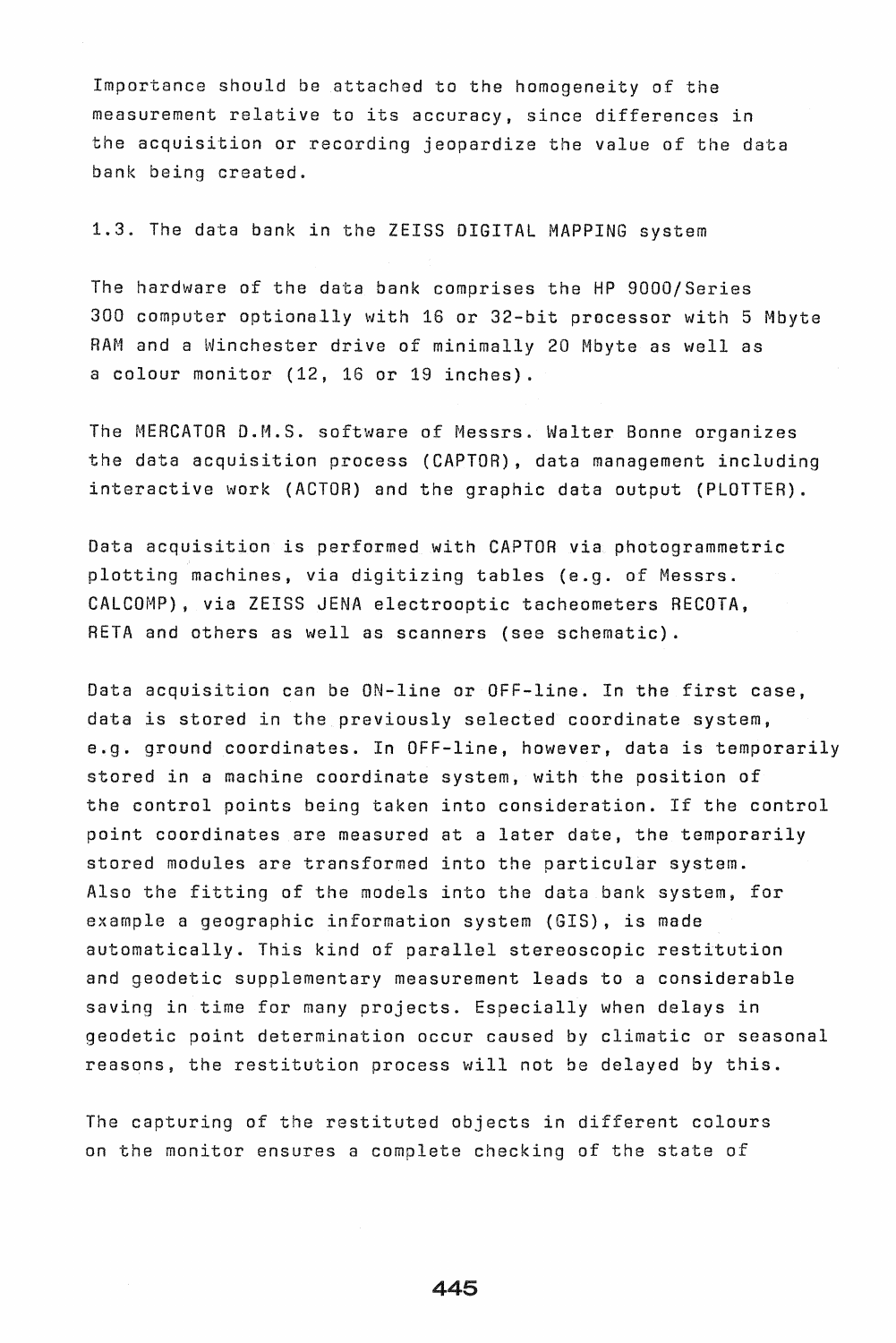restitution. Thus, CAPTOR immediately accelerates the process of restitution. Erroneously recorded data is simply deleted in the data bank. Drawing tables are no longer needed for checking.

ACTOR automatically checks the data bank completely and in all its important parts. In this program section the digital map is completed, corrected and finished. More than 170 interactive functions which are called up from a graphics console ensure a fast and comfortable processing of the map in all its details. Text, symbols, line types, hatchings, fillings, line forms etc. are easily producible by users and can then at any time be used according to standard. In the software part FRAMER as a constituent of ACTOR all kinds of map frames and legends are prepared and applied according to the map type.

If the final product is required to be a digital map, an appropriate extraction is stored on diskette, with data quantities of several Mbyte on tape cassette. A graphic printout on a DIN A3 printer (e.g. Thinkjet) completes the result.

For many purposes the drawn map is preferred to the digital map or a combination of both is desired. With the PLOTTER program every extraction from the data bank can be produced "as printed" or as an original for print.

Maps in low quantities are directly issued or duplicated in monochrome or multicolour. The Hewlett Packard plotter equipment with 8 drawing tools and in formats of up to DIN AO enables the PLOTTER-optimized output with a maximum drawing speed of up to 600 mm/s with sufficient accuracy. For map sheets in appropriate quantities the originals are output on dimensionally stable film. Laser printers can be used for the most exacting demands. Combined outputs of text and graphics e.g. for cadastral extractions are likewise possible.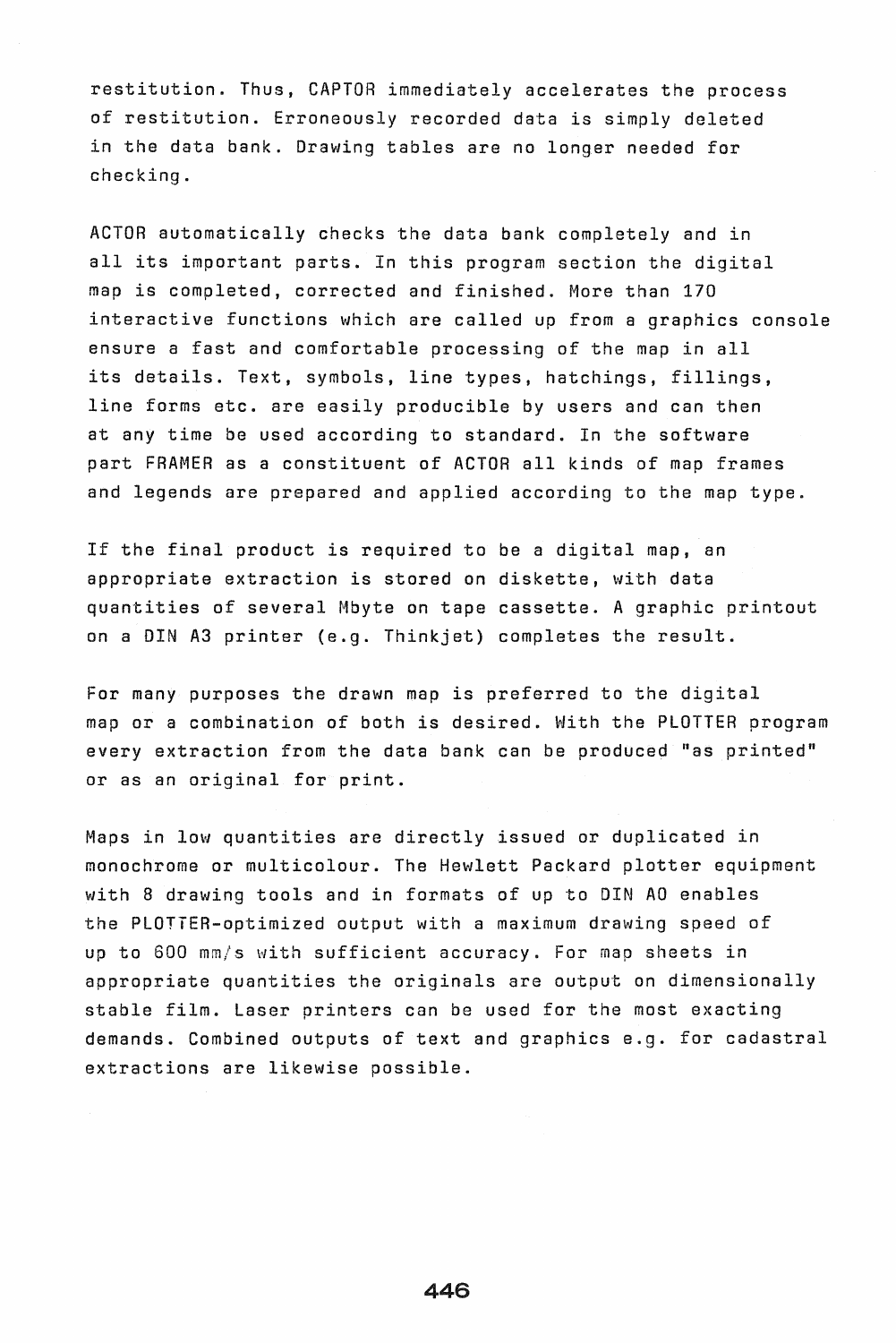The high quality of the graphical output by PLOTTER renders the engraving technique practically superfluous.

Each graphical final product is called up directly from the data bank. Such work as compositions, tracing on overlay sheets, pasting of single or area-covering symbols and text as well as other work to be done by cartographic tracers become superfluous or are prepared under the control of ACTOR and any tracing operations are performed by the plotter. The times saved in the map preparation and production process are of considerable orders of magnitude. The technical personnel saved in this section may be used for the interactive work with ACTOR and can accelerate the total process with incomparably higher effectivity.

## 2. Map utilization with ZEISS DIGITAL MAPPING

It must be considered as a great advantage that the utilization of the digital map in the form of the data bank established in coded planes is enabled on the basis of the same hardware and software. The size, performance and the required investment for a system range within an order of magnitude, which enables wide utilization.

The logical, staggered data bank structure allows the user to work in that plane, which is necessary for the solution of his task. Hence, it is for example possible to handle separately the inland waterways system, the road network. residential and industrial premises, cabling systems and pipe lines, different vegetation etc. The data bank structure proves to be particularly favourable for land register (cadastre), whether centralized or decentralized. The combination of topographic and administrative data renders ZEISS DIGITAL MAPPING into an ideal working tool for planners of cities and highways, for project engineers concerned with water, energy and communication routes (telephone, TV cable systems), for agriculture and forestry and for municipal and regional cadastres,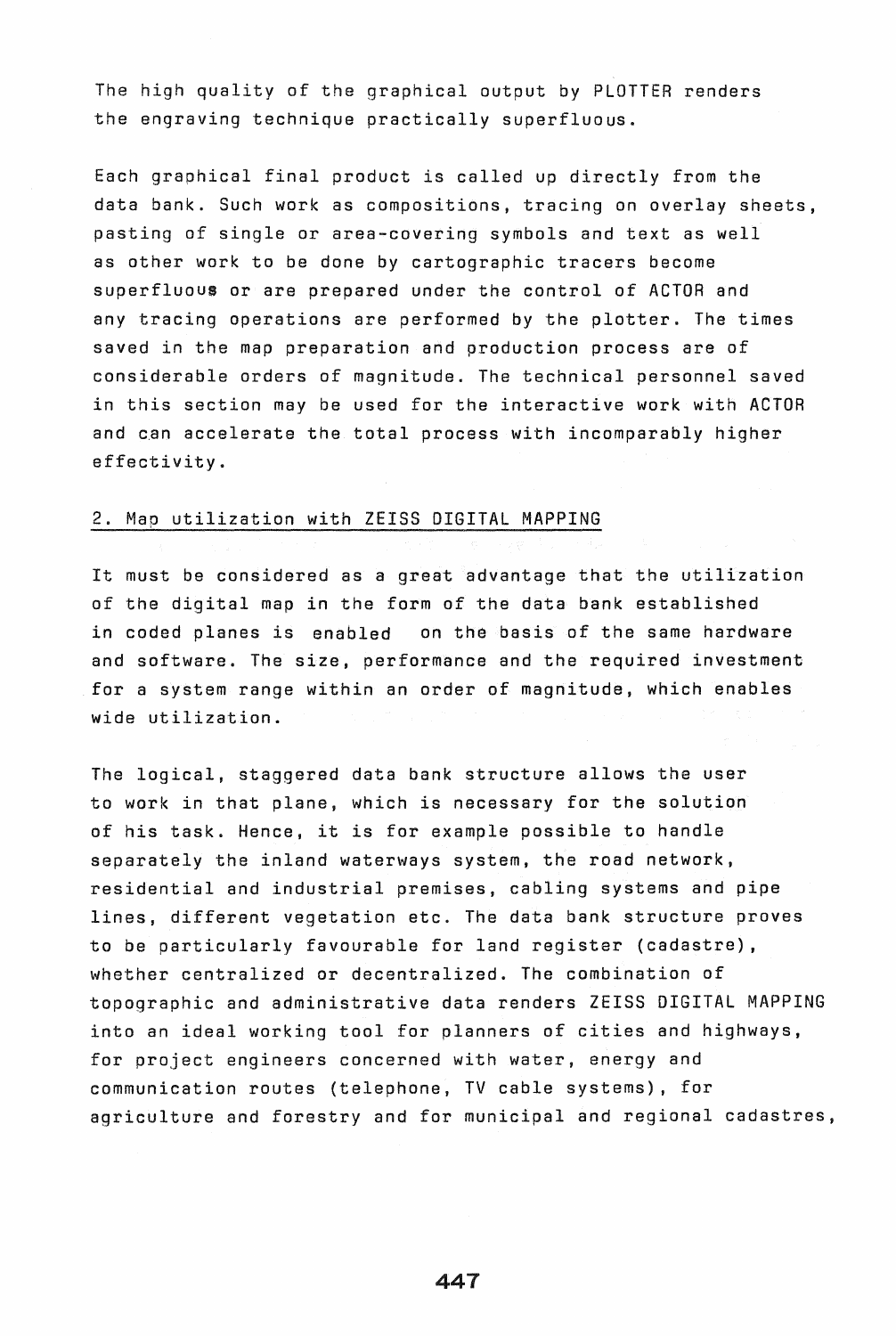to mention only a few of the major applications. The application spectrum includes road accident surveys, environmental protection as well as the wide field of thematic map production.

The output of accurate data ensures the quick graphic availability of the required documentation.

Map revision can be implemented by central institutions and by the user himself, with the procedure doing away with any tracing work and ensuring a high degree of up-to-dateness.

If ZEISS DIGITAL MAPPING works as a geographic or land information system (GIS or LIS), the SHARED RESOURCE MANAGEMENT of HEWLETT PACKARD offers the prerequisites for an optimum hardware/software configuration as well as an efficient periphery.

The ZEISS DIGITAL MAPPING system offers users of ZEISS JENA remote sensing equipment or of ZEISS JENA MSK 4/MKF 6 4- and 6-channel Multispectral Reseau Cameras the most favourable prerequisites for the processing of data gained from photographs taken from high-flying aircraft or satellites. The geometric accuracy of the interpretation results ensures a reasonable transfer of the results into the data bank for creating the digital map.

## 3. Summary

The article presents the concept of the ZEISS DIGITAL MAPPING system, which consists of aerial photography and restitution equipment and the hardware and software of a data bank. All parts of this modular system are efficient and user-friendly. The MERCATOR D.M.S. software rationalizes the map compilation and utilization process by eliminating several process steps cutting the remaining processing times and improving the accuracy and usefulnessof the final product, whether this is a data bank extraction on a data carrier, a plotted map, or an original for monochrome or colour printing. All processes of compiling and utilizing digital maps are fully supported by software and hardware.